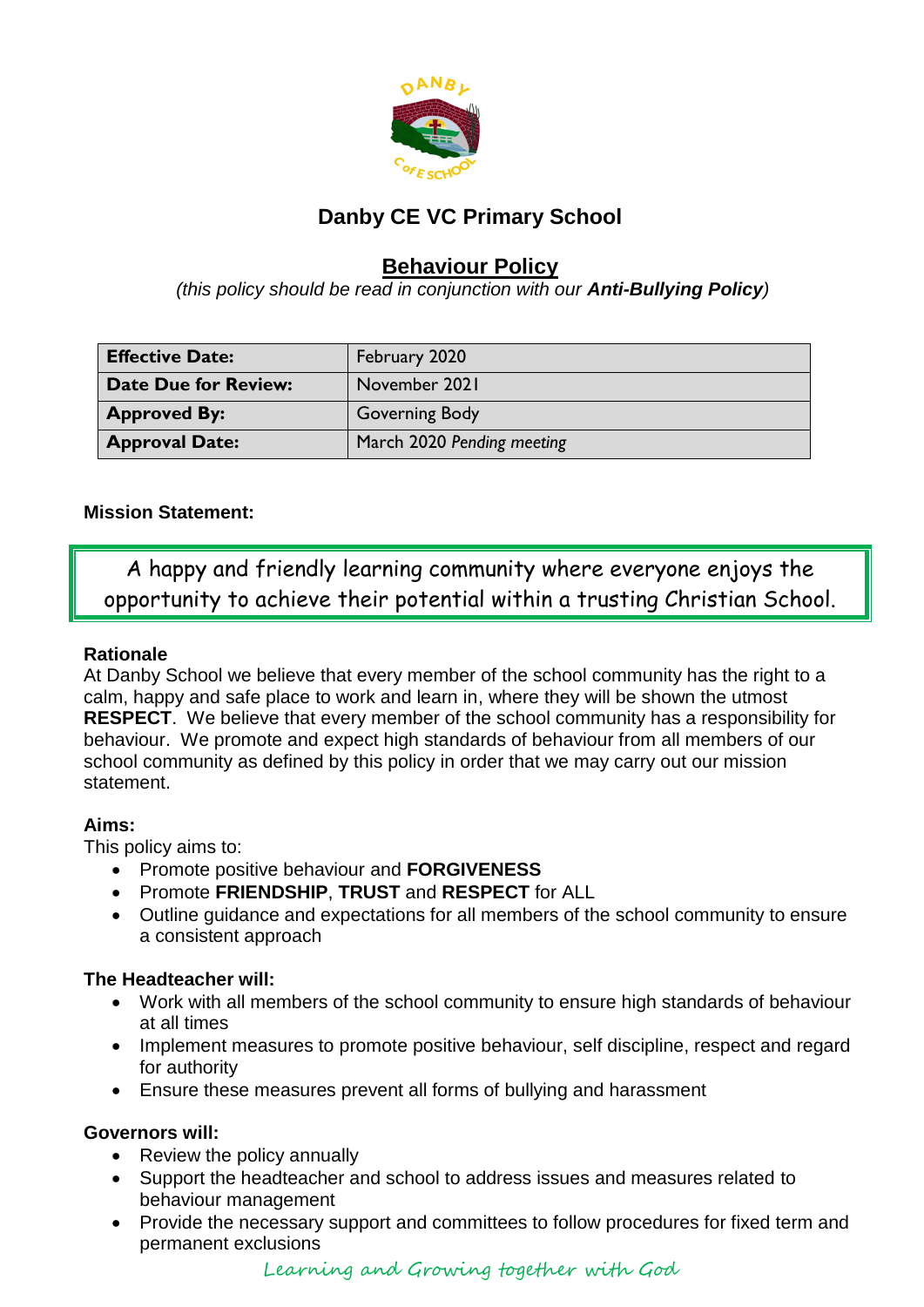### **Teachers will:**

- Establish and communicate clearly measures to ensure good order, respect, trust and discipline
- Encourage children to show and accept forgiveness in the spirit of our caring Christian Family
- Promote good relationships between different communities and ensure that discrimination does not occur against any child regardless of race, gender, disability or sexual orientation
- Support, praise and reward pupils' good behaviour in line with the School Code of **Conduct**
- Encourage the thinking of 'What would Jesus think/do?'
- Where sanctions are appropriate apply them in line with the Five Step Plan fairly, consistently, proportionately and reasonably – taking account of SEN, disability and the needs of vulnerable children
- Offer support to children who are finding managing their behaviour difficult
- Model good behaviour and never denigrate pupils or colleagues
- Promote positive behaviour through active development of pupils social, emotional and behavioural skills using the SEAL Project where appropriate
- Keep parents informed of their child's behaviour through the Five Step Plan and Parent Consultations
- Support parents in meeting their parental responsibilities
- Work with other agencies and professionals to promote community cohesion, safety and individuals behaviour management plans

### **The children will:**

- follow reasonable instructions given by responsible adults in school
- be expected to obey the School Code of Conduct and Five Step Plan
- accept sanctions and support as appropriate
- act as ambassadors for the school when off school premises
- not bring inappropriate or unlawful items to school
- show respect, care and consideration to school staff, members of the school community, school property and the property of others
- co-operate with help and support that is offered
- wear correct school uniform and sports kit stipulated in the school prospectus
- be encouraged to forgive one another

### **Support staff will:**

- Follow the School Code of Conduct and Five Step Plan and this policy
- Model good behaviour and never denigrate pupils or colleagues
- Support, praise and reward pupils good behaviour
- Where sanctions are appropriate apply them inline with the Five Step Plan fairly, consistently, proportionately and reasonably – taking account of SEN, disability and the needs of vulnerable children

### **Parents will:**

- Respect the school's behaviour policy and the disciplinary authority of the school staff
- Help to ensure that their child follows reasonable instructions by school staff and responsible adults and adheres to the School Code of Conduct
- Send their child to school every day punctually, with correct uniform and sports kit, fed, rested and ready to learn
- Ensure school staff are made aware of any personal, medical or SEN factors which may result in their child displaying behaviour outside the norm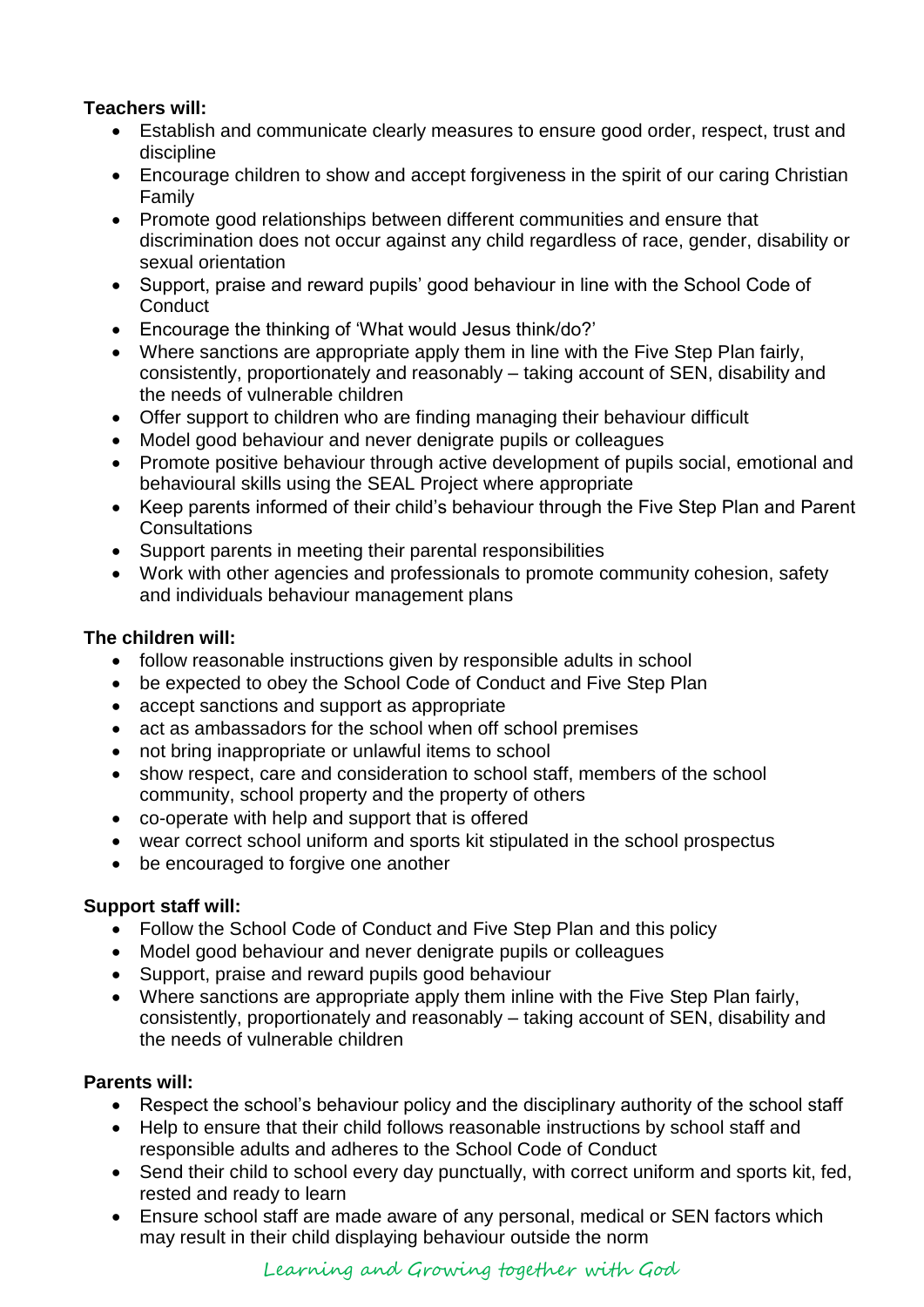- Be prepared to work with the school to support their child's positive behaviour
- Attend meetings with school staff if requested to discuss their child's behaviour
- Adhere to the terms of any Parenting Contract or Order that may be put in place
- Ensure that should their child be excluded the child is not found in a public place in the first five days of exclusion and attend a reintegration interview at the end of a fixed period

### **Inclusion**

**Danby C.E. (VC) Primary School upholds an Equal Opportunities Policy. All children will be included in school activities with special provision being made for children with special requirements.**

**e.g. disabilities requiring assistance for practical activities**

| <b>Appendices:</b><br><b>Appendix 1</b> | <b>Our Code of Conduct</b>                              |
|-----------------------------------------|---------------------------------------------------------|
| Appendix 2                              | <b>Our Five Step Behaviour Plan</b>                     |
| Appendix 3                              | <b>Guidance for the Use of Force to Restrain Pupils</b> |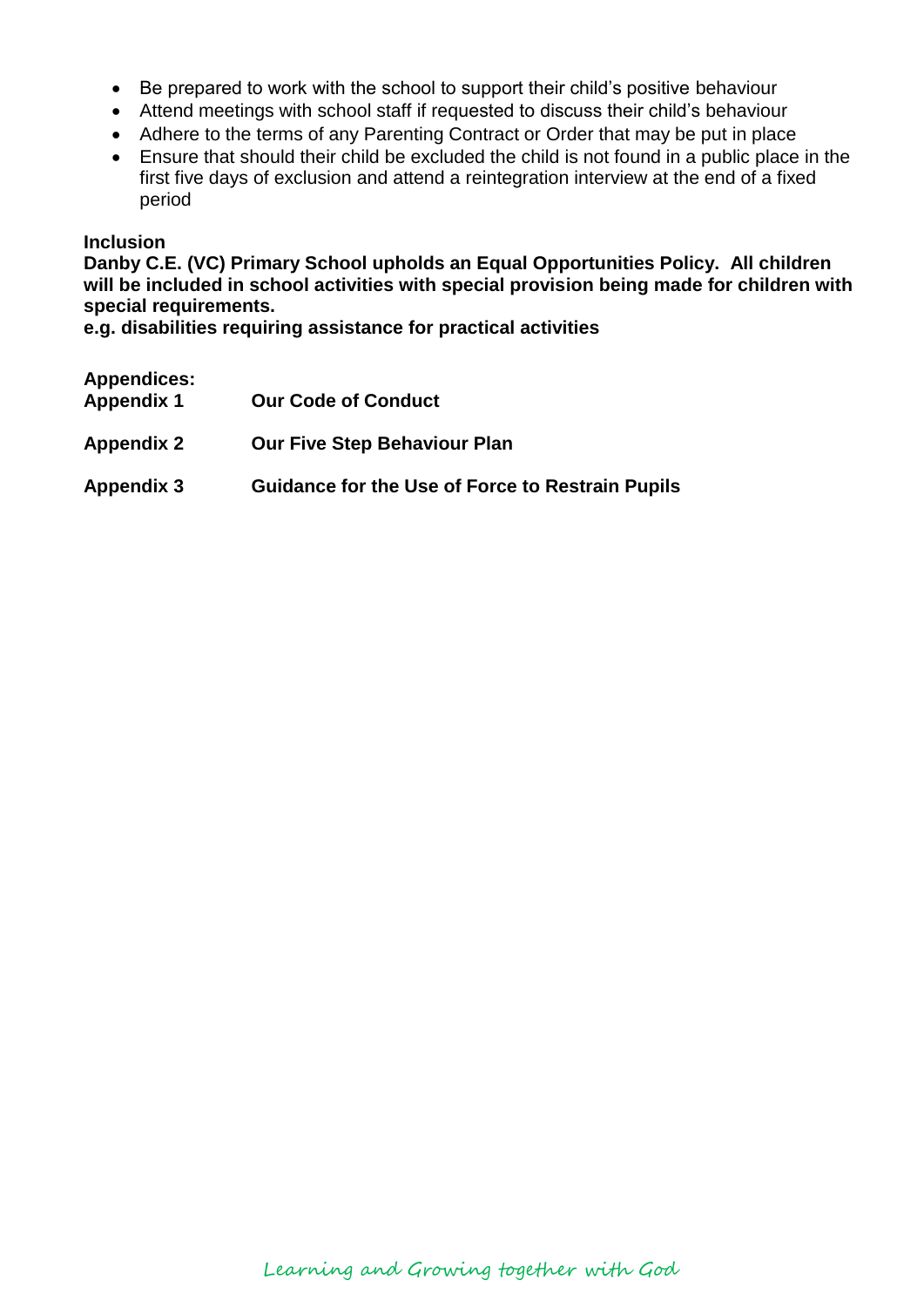

## **Our Christian Code of Conduct**

**We TRUST each other and always tell an adult when we are sad or worried and always ask for help from any friend or helper**

**We help each other and other people when they are sad or hurt and always take care of each other in the playground to keep everyone safe**

**We always listen carefully to someone who is talking and in return we always speak nicely to people we are with**

**In our school we always try to keep calm, behave sensibly, be polite and RESPECT other peoples' feelings and belongings**

**We take special care of our school environment and all the things that we have and use in it, both inside and outside.**

**We FORGIVE each other when things go wrong. In our school family we are good FRIENDS.**

Learning and Growing together with God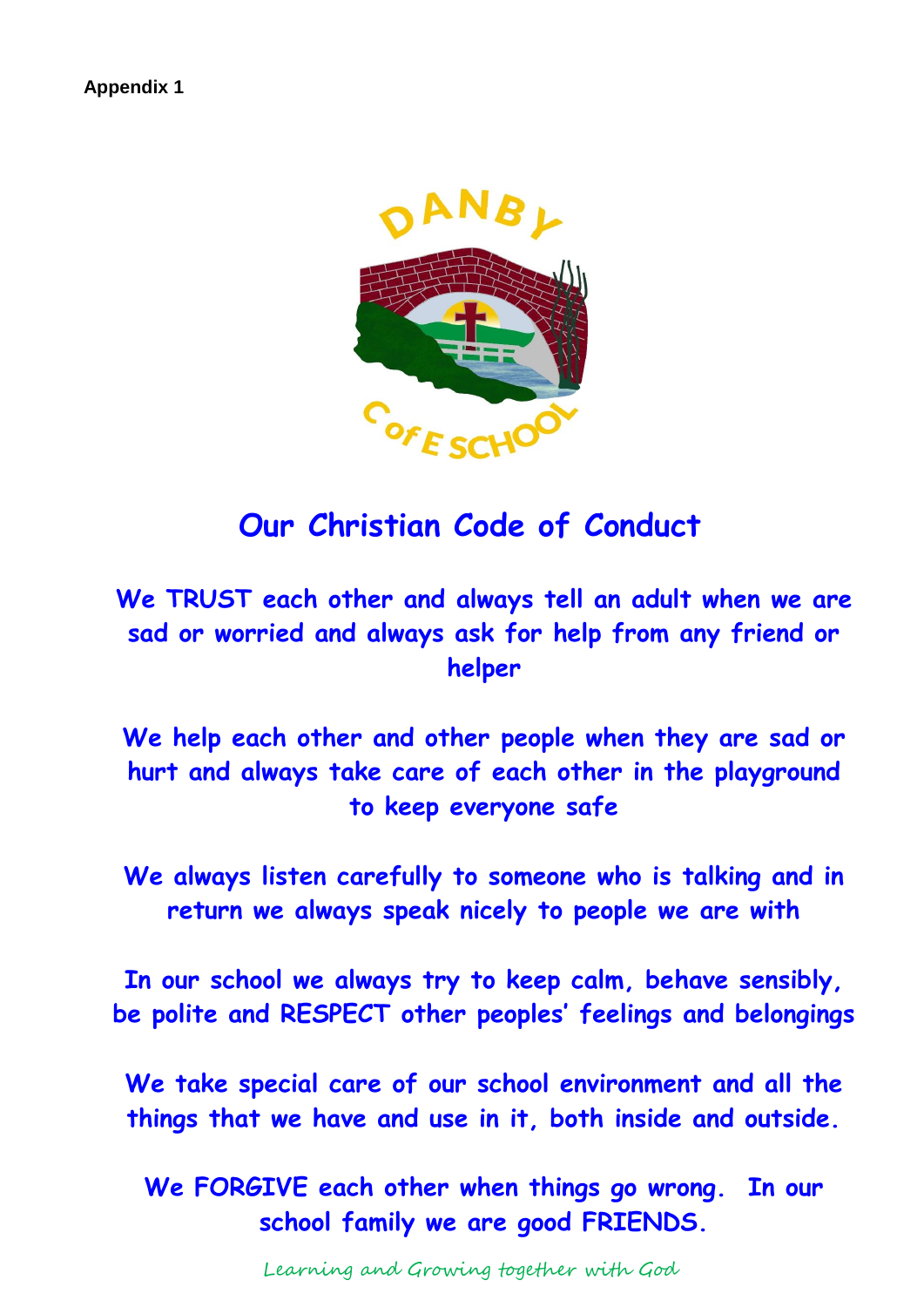## Our Five Step Behaviour Plan

We have agreed that if we choose to behave badly in our school family or show bad manners this is what will happen:-

- 1. We will get a verbal warning from an adult.
- 2. We will be moved away from friends.
- 3. We will miss a playtime and be given an activity to do
- 4. The headteacher will be told and may speak to us
- 5. Our parents will be told or called to school.



Learning and Growing together with God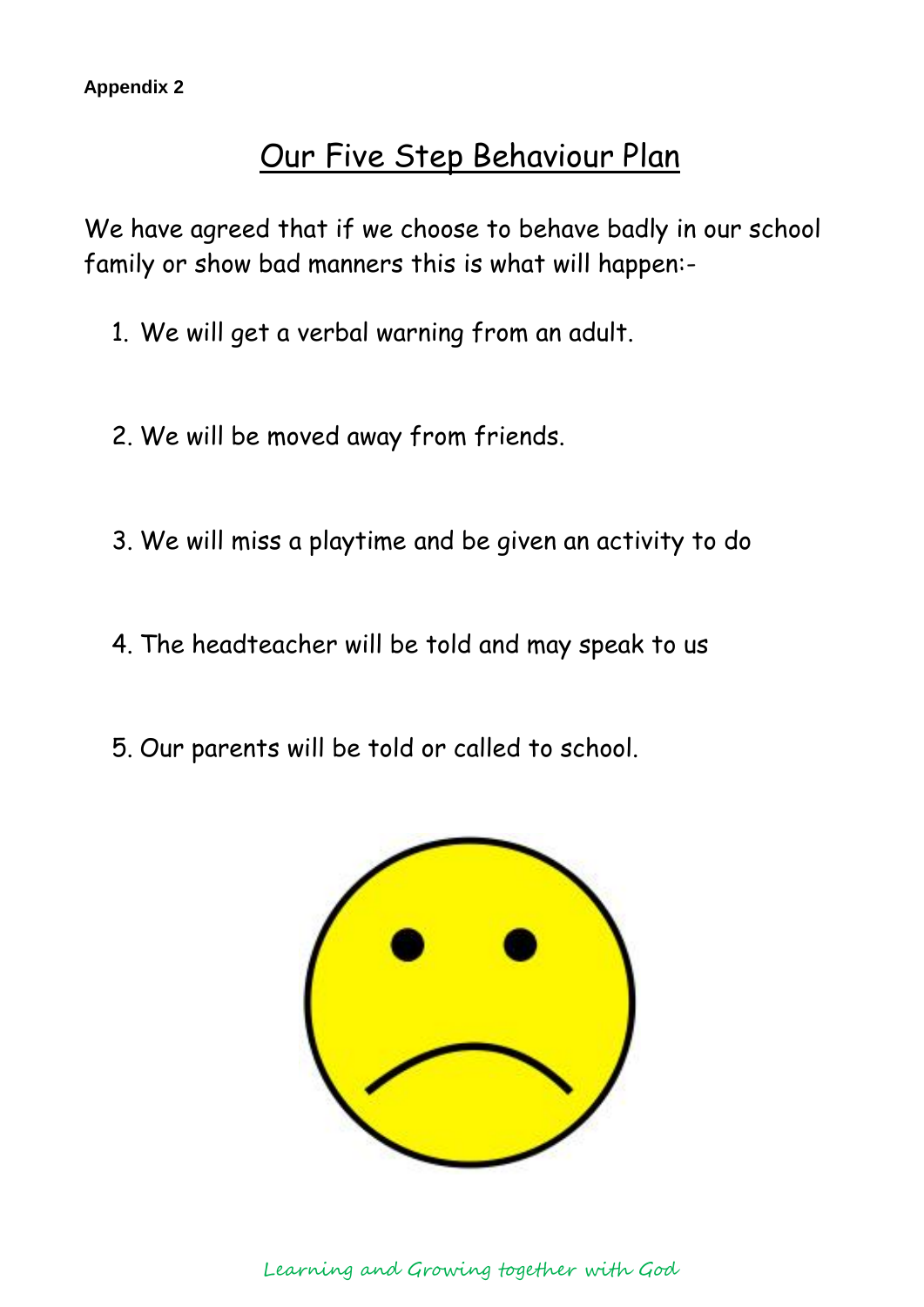# Our Five Step Behaviour Plan

We have agreed that if we choose to behave well in our school family and show good manners this is what will happen:-

- 1. We will get verbal praise from an adult.
- 2. We will get a raffle ticket or a sticker.
- 3. We will be able to show another adult or class our work
- 4. We share our success in a 'Celebration Assembly' and get a certificate and chocolate.
- 5. Our parents will be told of our success.



Learning and Growing together with God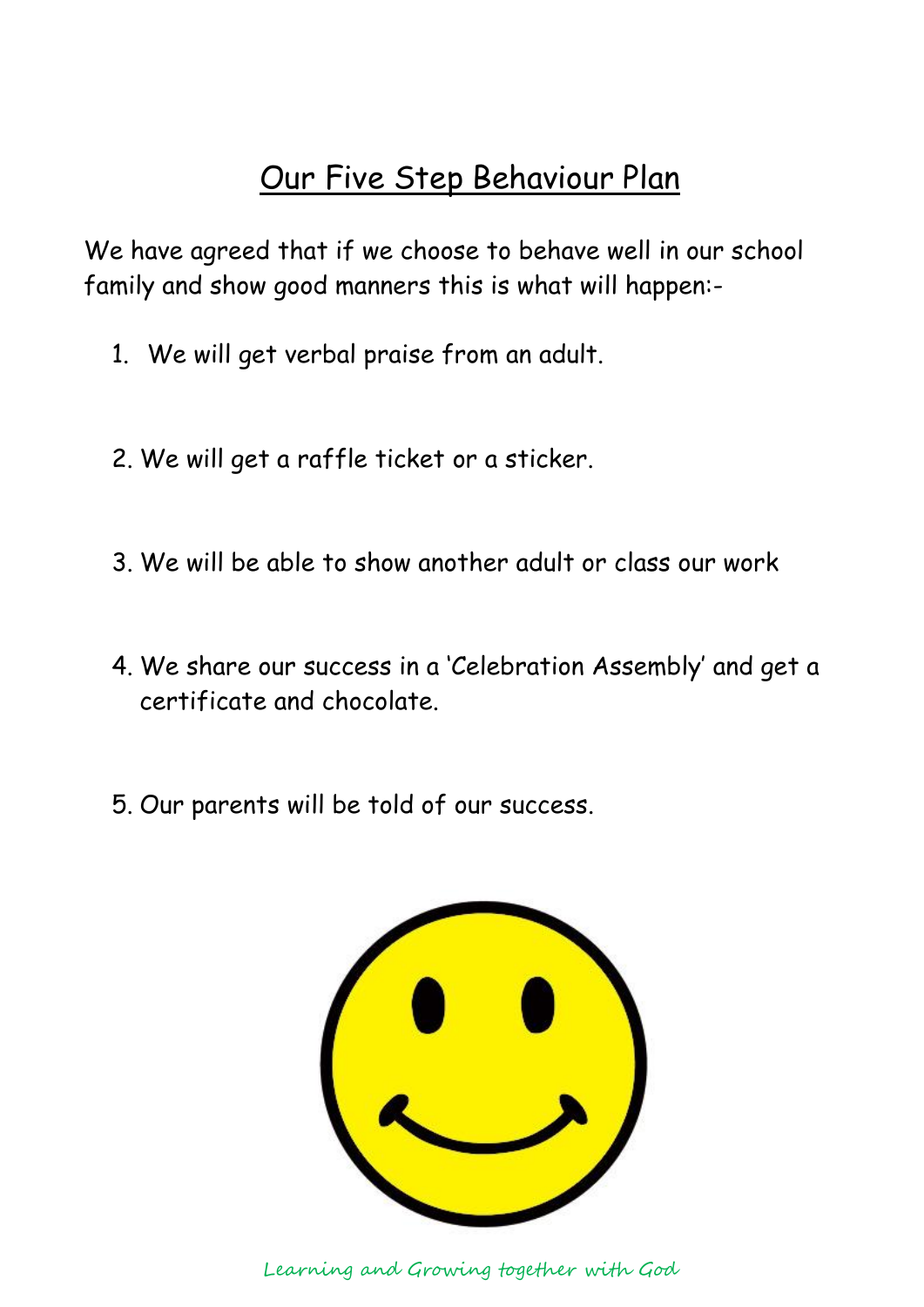### **Appendix 3**

### **Using Force to Restrain Pupils**

### **Rationale**

All schools should have a policy on the use of force to control or restrain pupils. The head teacher should ensure that this is included in the school's discipline policy, making it clear to staff, parents and pupils what is acceptable and what is not.

The **[Education Act 1996](http://www.legislation.hmso.gov.uk/acts/acts1996/96056-zj.htm/t_blank#p10c2)** forbids corporal punishment, but allows all teachers to use reasonable force to prevent a pupil from:

committing a criminal offence injuring themselves or others damaging property

acting in a way that is counter to maintaining good order and discipline at the school. The Act does not cover more extreme cases, such as action in self-defence or in an emergency, when it might be reasonable for someone to use a degree of force.

### **Objective**

- to maintain the safety of pupils, staff and visitors to our school
- to prevent serious breaches of school discipline
- to prevent serious damage to property

### **Minimsing the need to use force**

- create a calm environment that minimises the risk of incidents that might require using force arising
- using SEAL approaches to teach pupils how to manage conflict and strong feelings
- de-escalating incidents as they arise and by following the Five Step Behaviour Plan
- when appropriate using risk assessments and positive handling plans for individual children

### **Staff authorised to use force**

- All teachers and staff authorized to have control or charge of pupils automatically have the statutory power to use force.
- Staff other than teachers and volunteer helpers are also able to use force if necessary, provided they have been authorised by the head teacher to have control or charge of pupils. People with such authorisation might include teaching assistants, midday supervisors, specialist support assistants, education welfare officers, people accompanying pupils on visits, etc.

Deciding whether to use force

Staff should only use force when:

• The potential consequences of not intervening are serious enough to justify considering use of force

Learning and Growing together with God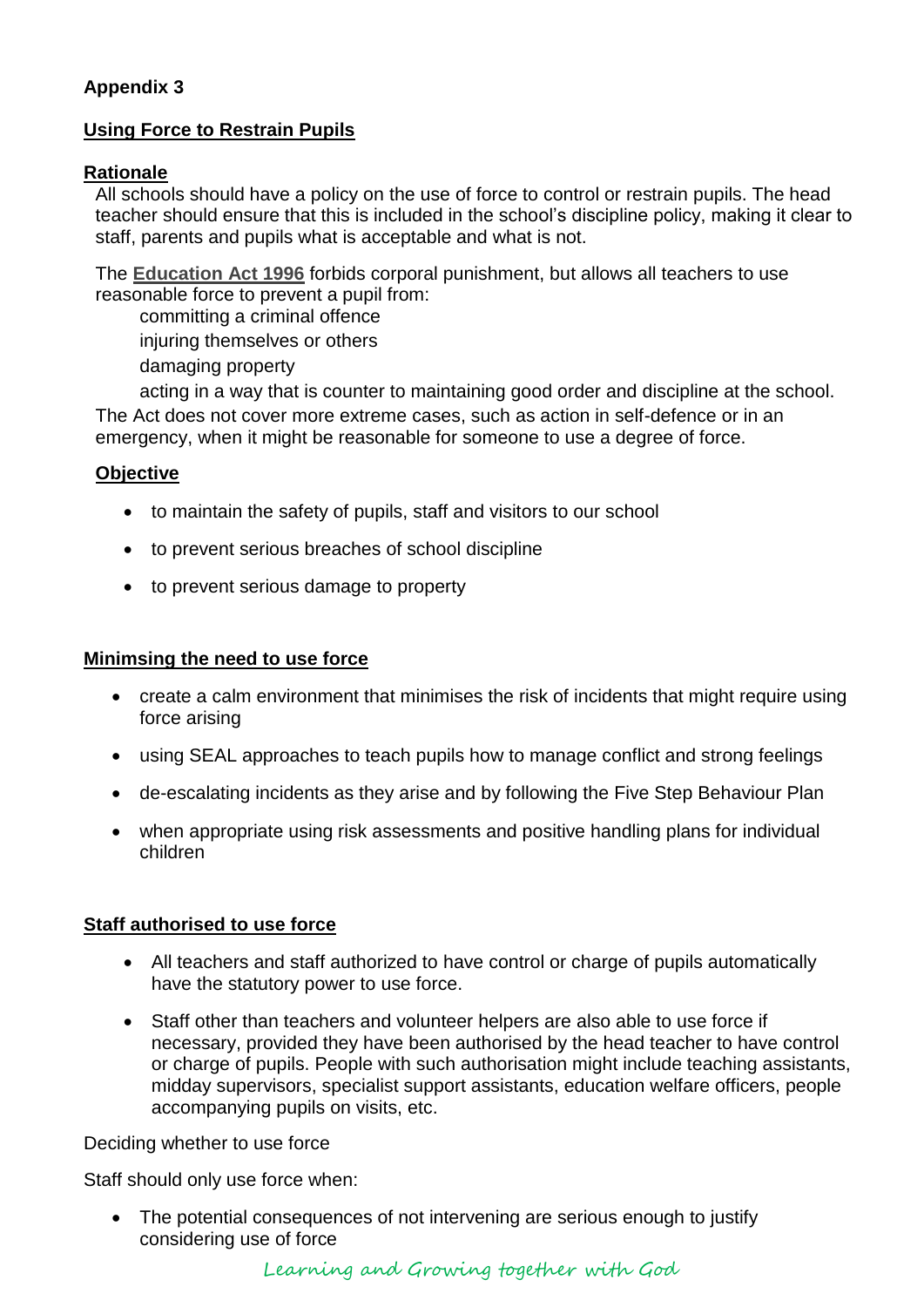- The chances of achieving the desired result by other means were low and
- The risk associated with not using force outweighed those of using force
- Staff will be kept informed by the headteacher of any child who presents a particular risk and how to deal with children who present particular risks to themselves or others (as a result of SEN and/or disabilities and/or other personal circumstances such as domestic violence
- Staff would be expected to call the police should it be suspected that any form of weapon is being held by the pupil and the pupil is likely to resist a search

### **Staff Training**

- Staff will be appropriately trained to deal with a range of situations likely to be encountered from identified individuals
- Training will be provided by the Behaviour Support Service, North Yorkshire County Council

### **Recording Incidents**

- Detailed and up-to-date records will be kept of any incidents where force is used.
- Parents will always be informed of such an incident and to allow an opportunity to discuss it.
- Records of incidents should include the following information:

the name(s) of the pupil(s) involved when and where the incident took place why the use of force was deemed necessary details of the incident, including all steps taken to diffuse the situation and resolve it without force and the nature of the force used the pupil's response the outcome of the incident a description of any injuries suffered by the pupil or others and/or any property damaged during the incident. See record sheet attached

• The Headteacher will decide and action whether it is necessary to inform external agencies such as the police, Children's Safeguarding Board and the local authority

### **Post incident Support**

• The headteacher will make appropriate arrangements for support following the incident including support for immediate medical needs and supporting staff and pupils

### **Complaints and Allegations**

Initially any complaint will be dealt with by informal discussion with teachers and Headteacher. If the matter cannot be resolved in this way, it will be considered as a formal complaint under Section 23, Education Reform Act 1988.